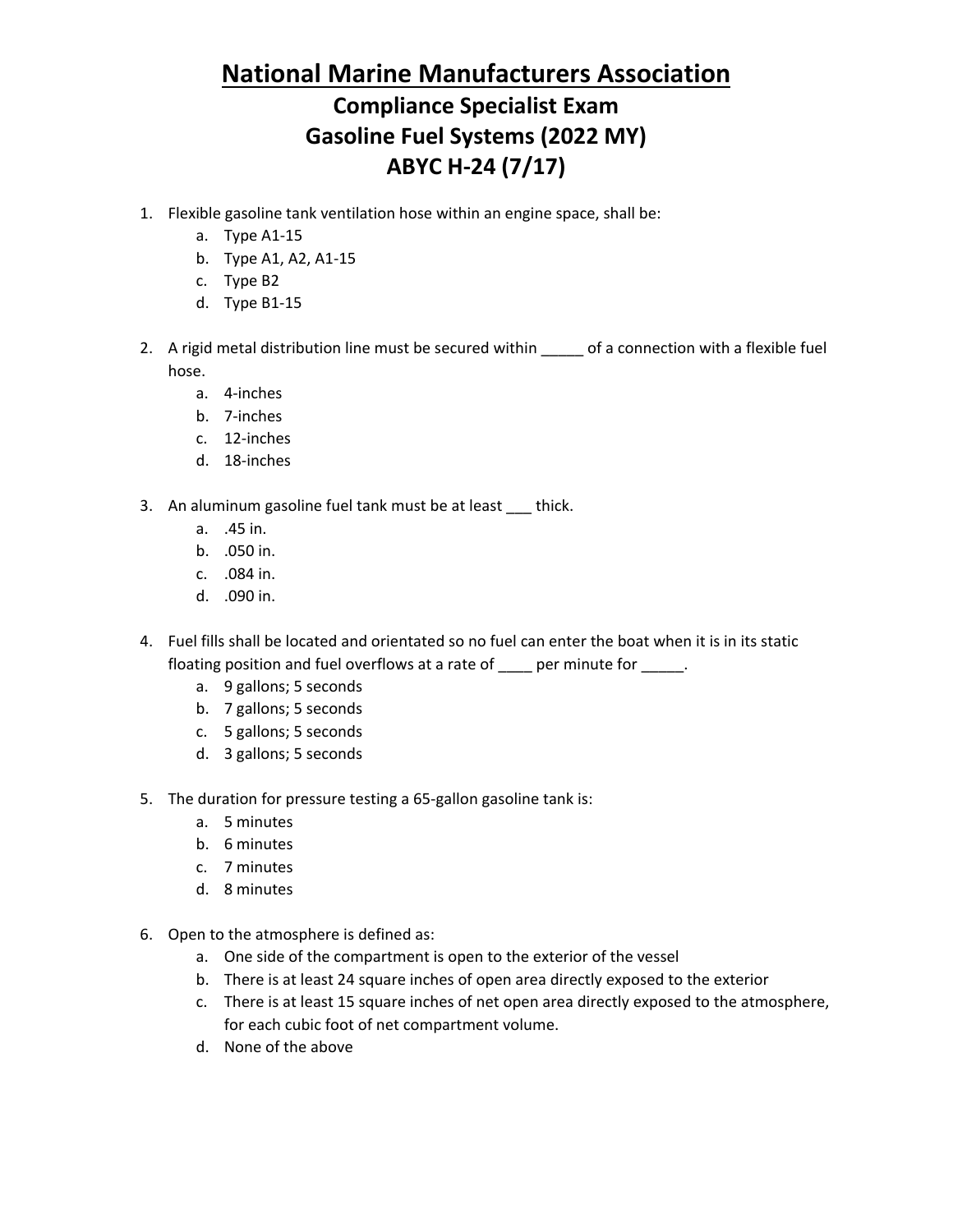# **National Marine Manufacturers Association**

## **Compliance Specialist Exam Gasoline Fuel Systems (2022 MY) ABYC H-24 (7/17)**

- 7. At what minimum pressure shall a gasoline system be tested for the fuel system pressure test?
	- a. 1-1/2 times the maximum hydrostatic head possible during service
	- b. 1-1/2 times the maximum hydrostatic head at the designed tank fill level, plus the system relief pressure
	- c. 3psi
	- d. The greater of A, B, or C
- 8. The gasoline fuel tank fittings must be readily accessible, without the use of hand tools.
	- a. True
	- b. False
- 9. The fuel fill cap shall be provided with a(n) \_\_\_\_\_ indication it has been properly sealed when closed.
	- a. Physical
	- b. Audible
	- c. Visual
	- d. Any of the above
- 10. All non-integral tank supports, chocks, or hangers, shall be separated from \_\_\_\_\_\_ tank surfaces by a non-metallic, non-moisture absorbent and non-abrasive material that is permanently bonded to the tank.
	- a. Metallic
	- b. Plastic
	- c. Composite
	- d. All of the above
- 11. Fuel fill hose clamps shall:
	- a. Be reusable
	- b. At least 5/16" band width per Table 3
	- c. Shall have a resistance to corrosion less than 300 series stainless steel
	- d. All of the above
- 12. The EPA evaporative emissions requirement allows fuel hose clamps, which depend solely on the spring tension to secure the hose fittings.
	- a. True
	- b. False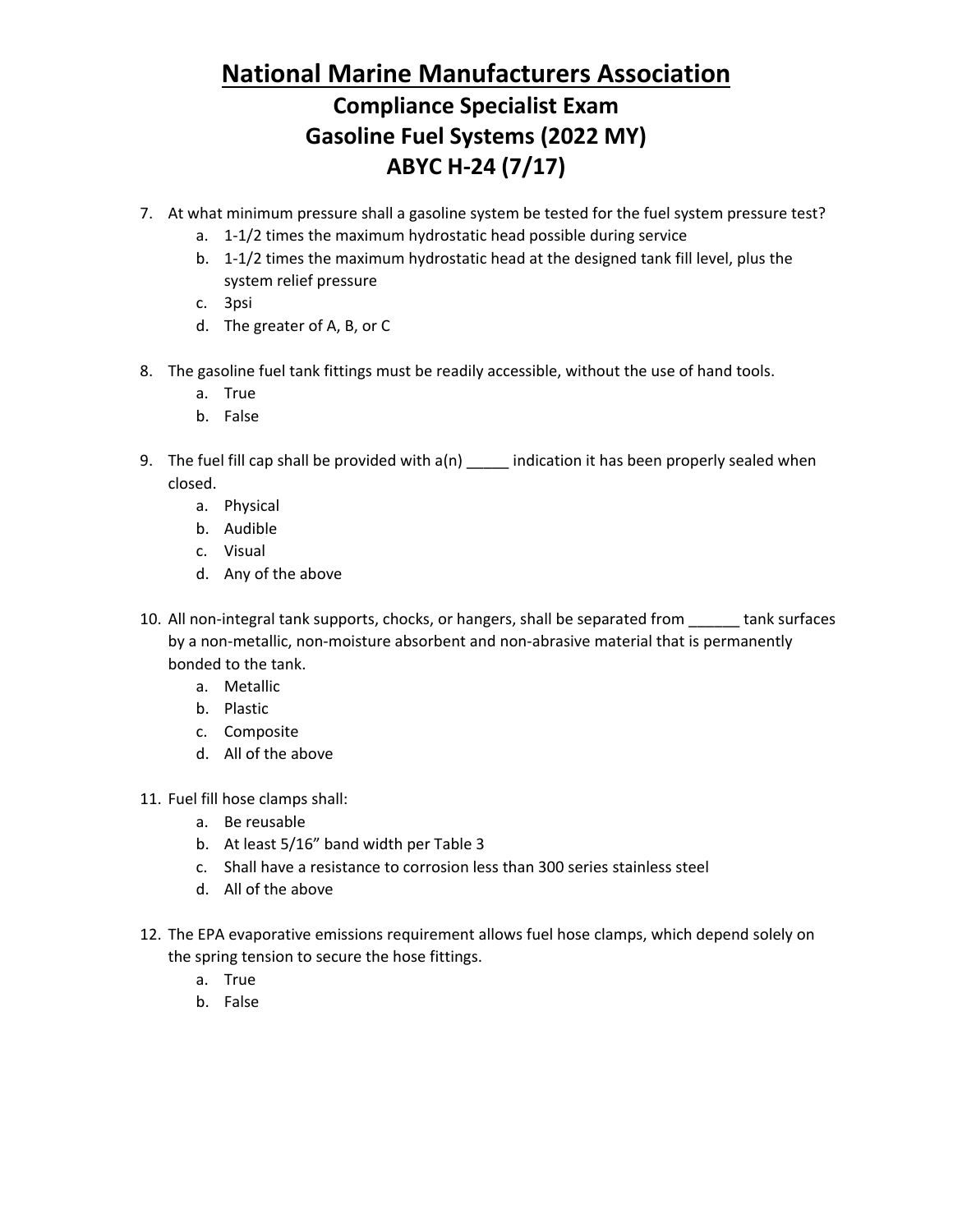#### **National Marine Manufacturers Association**

## **Compliance Specialist Exam Gasoline Fuel Systems (2022 MY) ABYC H-24 (7/17)**

- 13. A leaking fuel system warning label shall be placed:
	- a. Installed near the fuel fill
	- b. Installed at a point of frequent servicing
	- c. Installed at the helm in plain sight of the operator
	- d. All of the above
- 14. There should be at least of separation between the external fuel tank vent opening and any compartment ventilation opening.
	- a. 7 inches
	- b. 15 inches
	- c. 40 inches
	- d. 72 inches
- 15. Which of the following would not be acceptable for anti-siphon protection?
	- a. Securing the fuel supply line above the top of the tank to the engine
	- b. Installing an electrically operated valve at the tank withdrawal fitting
	- c. Installing a fuel flow meter at the tank inlet fitting
	- d. Installing an anti-siphon device at the tank withdrawal fitting
- 16. Gaskets and seals used in gasoline fuel systems shall:
	- a. Be made of cork
	- b. Form a complete ring
	- c. Be Split
	- d. All of the above
- 17. Each metallic fuel tank and metal or metallic plated component of the fuel fill system, which is in contact with the fuel:
	- a. shall be segregated from fuel
	- b. shall be EPA certified
	- c. shall be grounded
	- d. none of the above
- 18. The manufacturer must install the fuel tank so it can be maintained and replaced if needed.
	- a. True
	- b. False
- 19. A flexible fuel hose section, less than 12-inches in length, is not required to contain hose markings if a tag is attached displaying the required information.
	- a. True
	- b. False